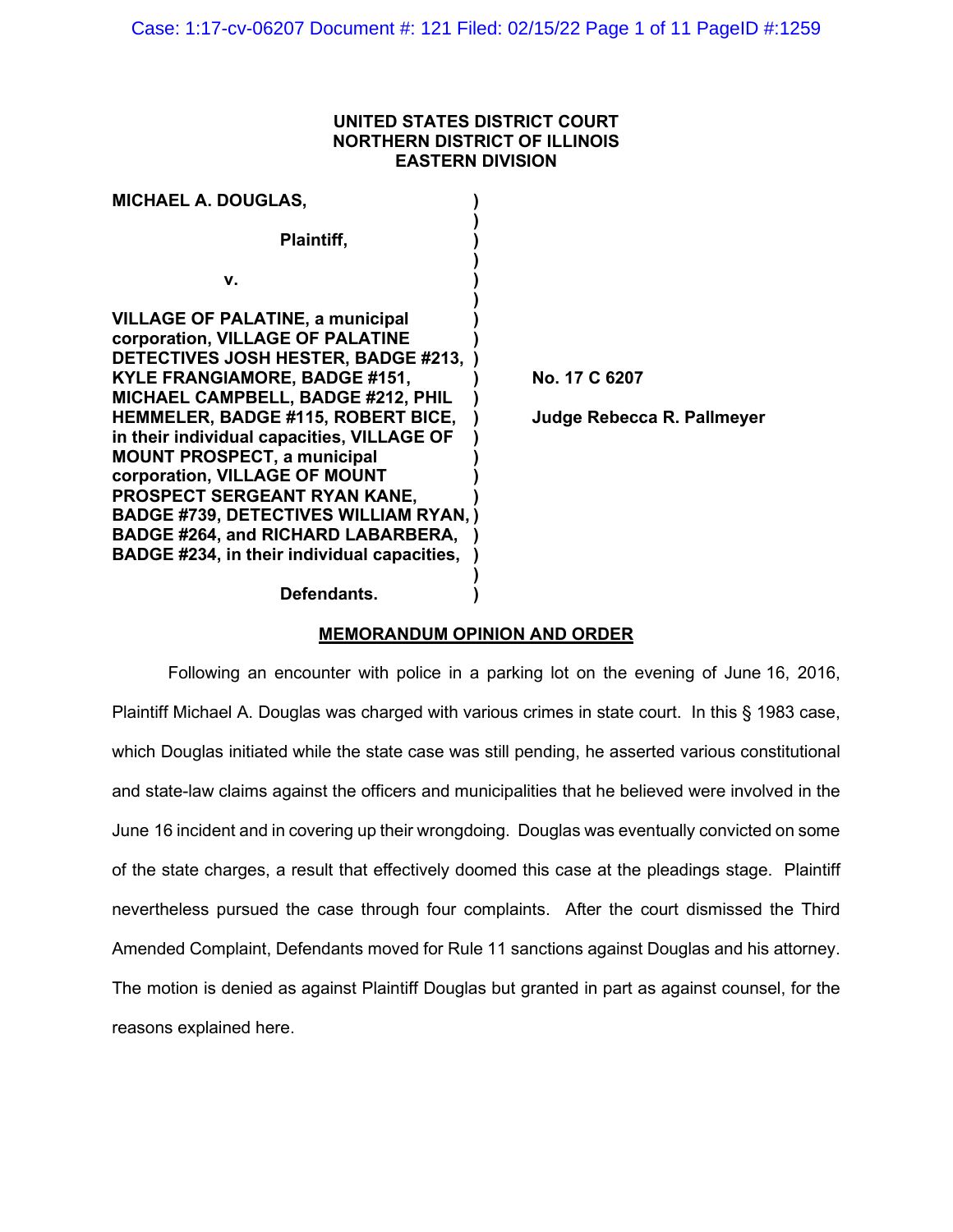#### **BACKGROUND**

The court has described the facts underlying this case in two prior opinions. *See Douglas v. Village of Palatine*, No. 17 C 6207, 2020 WL 1469439, at \*1–2 (N.D. Ill. Mar. 26, 2020) (granting motions to dismiss the Second Amended Complaint); *Douglas v. Village of Palatine*, No. 17 C 6207, 2021 WL 979156, at \*1–2 (N.D. Ill. Mar. 16, 2021) (granting motions to dismiss the Third Amended Complaint). A brief summary: Plaintiff alleged in the Second and Third Amended Complaints that he was sitting in his car when several plain-clothes police officers approached him with their guns drawn and demanded that he step out of his vehicle. Rather than complying with that order, Plaintiff, who says that he feared for his life, backed his car up and then attempted to drive away from the scene. As he did so, one of the officers fired several rounds at him, hitting his leg and knee. Plaintiff was then taken to the hospital and treated.

Plaintiff was arrested shortly after this incident and charged in state court with aggravated assault, possession of a weapon by a felon, unlawful possession or use of a weapon, and attempted murder. While the state proceeding was pending, Plaintiff asserted various constitutional and state-law claims in his initial § 1983 complaint and an amended complaint [1, 27]. Then, after a bench trial in late 2018, Plaintiff was convicted on all charges except the attempted murder. Those convictions necessarily rested on various conclusions about the June 16 incident, including findings that Plaintiff knowingly operated a vehicle in a way that placed someone in reasonable apprehension of being struck and that such conduct gave the officers probable cause to arrest him. Plaintiff nevertheless filed a Second Amended Complaint [51] less than one month later, asserting claims of excessive force, false arrest, failure to intervene, conspiracy to deprive him of constitutional rights, and malicious prosecution by the individual Defendants. He also sought indemnification by the two municipal Defendants.

Soon after Plaintiff filed the Second Amended Complaint, each set of Defendants sent his Plaintiff's attorney a Rule 11 "safe harbor" letter identifying various fundamental issues with the claims, particularly given Plaintiff's recent convictions. (*See* Ex. A to Palatine Defs.' Mot. [106-1]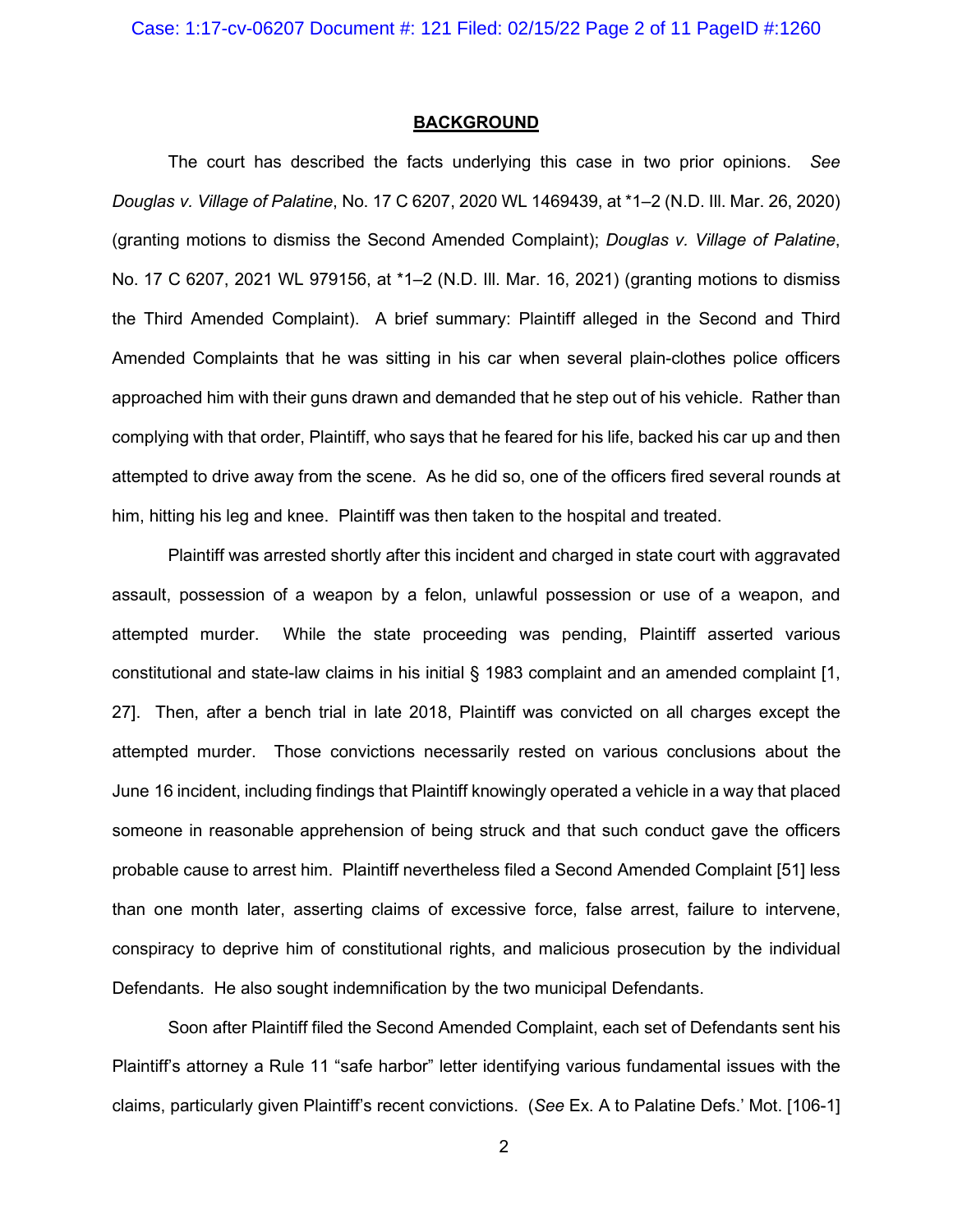### Case: 1:17-cv-06207 Document #: 121 Filed: 02/15/22 Page 3 of 11 PageID #:1261

(May 31, 2019 letter); Ex. A to Mt. Prospect Defs.' Mot. [107] (June 6, 2019 letter).) Each letter explained how Plaintiff's claims either contravened the factual basis of his valid convictions or otherwise were not supported by factual allegations in his complaint. And each letter threatened Plaintiff's counsel with a Rule 11 motion if he failed to withdraw his claims.

Plaintiff and his counsel chose to stand on the Second Amended Complaint, and both sets of Defendants moved to dismiss [63, 66]. In its first written opinion, this court granted those motions in their entirety. *See Douglas*, 2020 WL 1469439, at \*1. It held that Plaintiff's constitutional claims were either unsupported by factual allegations or foreclosed by *Heck v. Humphrey*, 512 U.S. 477 (1994). *See id.* at \*3–4, \*6–8, \*10. The court explained, in the alternative, that Defendants would be entitled to qualified immunity on those claims. *See id.* at \*4–6, \*8. The court also held that Plaintiff's state-law claim for malicious prosecution failed as a matter of law. *See id.* at \*8–10. In its conclusion, the court advised Plaintiff that he "has leave to file an amended complaint, if he can do so consistent with Rule 11, within 45 days." *Id.* at \*11.

A few weeks later, Plaintiff filed the Third Amended Complaint [83]. In this iteration, he dropped the excessive-force claim against some Defendants, dropped the false-arrest claim entirely, and removed a few individual Defendants, but otherwise asserted the same constitutional and state-law claims. And despite the court's prior holding that several of Plaintiff's factual allegations were largely barred by *Heck*, he made only minimal changes in this respect. The parties then went through another round of Rule 11 correspondence. Each set of Defendants sent Plaintiff's counsel another safe-harbor letter identifying fundamental issues with the Third Amended Complaint—not only under *Heck* but also as flagged in this court's lengthy prior opinion. (*See* Ex. B to Palatine Defs.' Mot. for Sanctions [106-2] (May 13, 2020 letter) (describing the Third Amended Complaint as "nearly identical in form and substance" to the recently-dismissed second); Ex. B to Mt. Prospect Defs.' Mot. [107] (June 16, 2020 letter) (same).) And, as before, Defendants' letters threatened Plaintiff's counsel with Rule 11 motions if the claims were not withdrawn.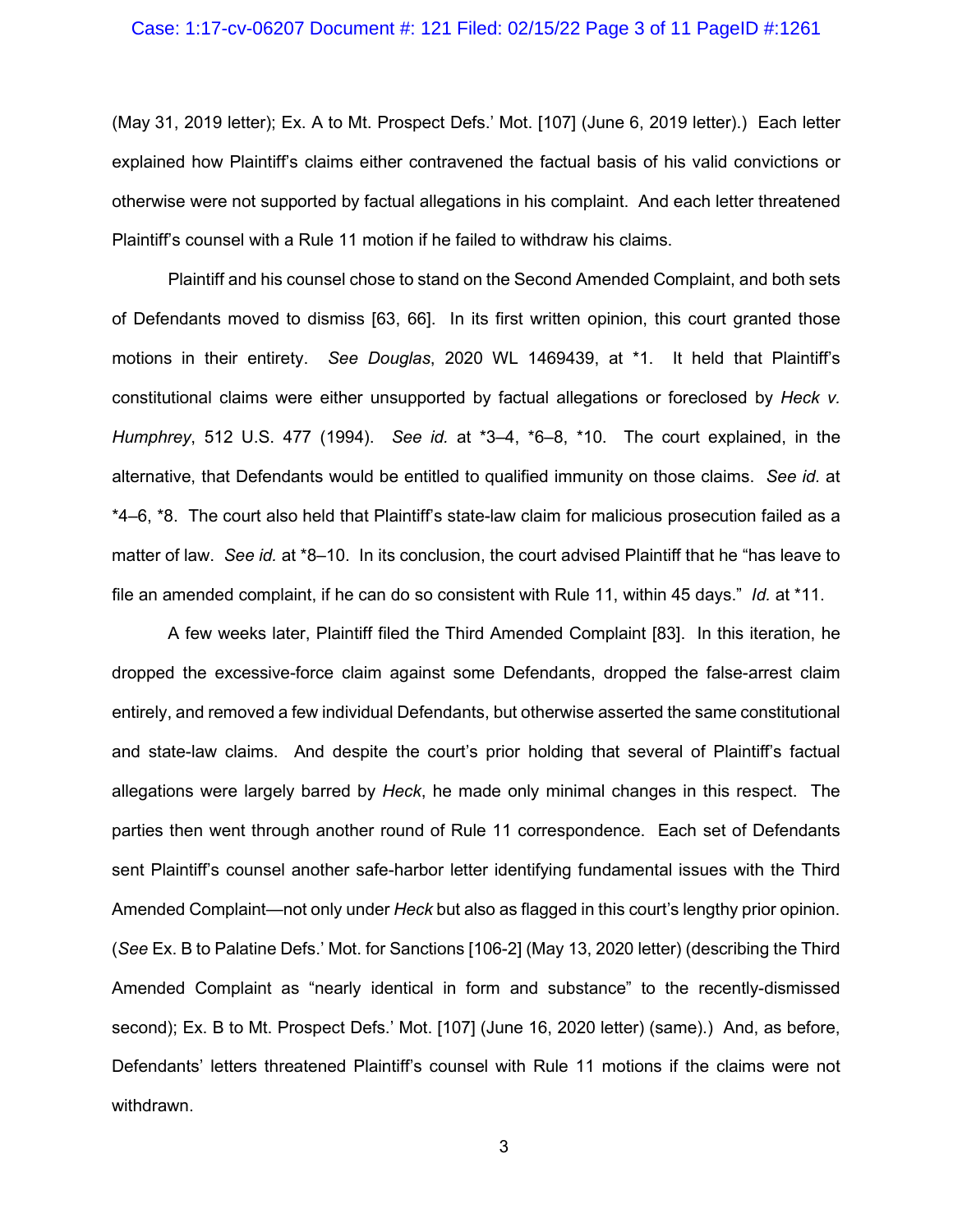#### Case: 1:17-cv-06207 Document #: 121 Filed: 02/15/22 Page 4 of 11 PageID #:1262

Plaintiff and his counsel once again chose to stand on his complaint, and both sets of Defendants again moved to dismiss [85, 89]. In another written opinion, this court granted those motions in their entirety and dismissed the Plaintiff's federal claims with prejudice. *See Douglas*, 2021 WL 979156, at \*7. The court reiterated its holding that the excessive-force claim was "inconsistent with [the Plaintiff's] conviction for aggravated assault with a motor vehicle under 720 ILCS 5/12-2(c)(7)–(8) and . . . thus barred by *Heck*." *Id.* at \*3–4. And because Plaintiff could not prove an underlying constitutional violation, his derivative claims for conspiracy and failure to intervene necessarily failed as well. *Id.* at \*6–7. Just one day after the court issued that opinion and entered judgment, Defendants filed these motions for sanctions.

#### **DISCUSSION[1](#page-3-0)**

Federal Rule of Civil Procedure 11 serves a vital role in ensuring that litigants do not abuse the powers of the federal court system. *See N. Ill. Telecom, Inc. v. PNC Bank, N.A.*, 850 F.3d 880, 883–84 (7th Cir. 2017). When an attorney presents any "pleading, written motion, or other paper" to the court, Rule 11 holds them to have "certifie[d] that to the best of the person's knowledge, information, and belief, . . . the claims, defenses, and other legal contentions are warranted by existing law or by a nonfrivolous argument for extending, modifying, or reversing existing law or for establishing new law; [and] the factual contentions have evidentiary support." FED. R. CIV. P. 11(b)(2)–(3).

Defendants argue that Plaintiff and his counsel violated Rule 11(b) by repeatedly asserting legally and factually baseless claims:

All of the allegations and claims made against the . . . Defendants in every iteration of Plaintiff's Complaint were largely unsupported by law or fact, especially in light of the specific findings of fact and rulings made by Judge Steven Goebel in the underlying criminal proceedings, in conjunction with this Court's specific findings and rulings in its well-reasoned dismissal orders of March 26, 2020 and March 16, 2021.

<span id="page-3-0"></span><sup>1</sup> The two sets of Defendants have filed essentially identical motions. (*See* Palatine Defs.' Mot. [106]; Mt. Prospect Defs.' Mot. [107].) And Plaintiff's counsel, in turn, has filed essentially identical responses. (*See* Pl. and His Counsel's Resp. in Opp. to Palatine Defs.' Mot. [114]; Pl.'s Memo. in Opp. to Palatine Defs.' Mot. [115]; Resp. in Opp. to Mt. Prospect Defs.' Mot. [116]; Pl.'s Memo. in Opp. to Mt. Prospect Defs.' Mot. [117].) In the interest of clarity, the court discusses these two motions as if there is only one.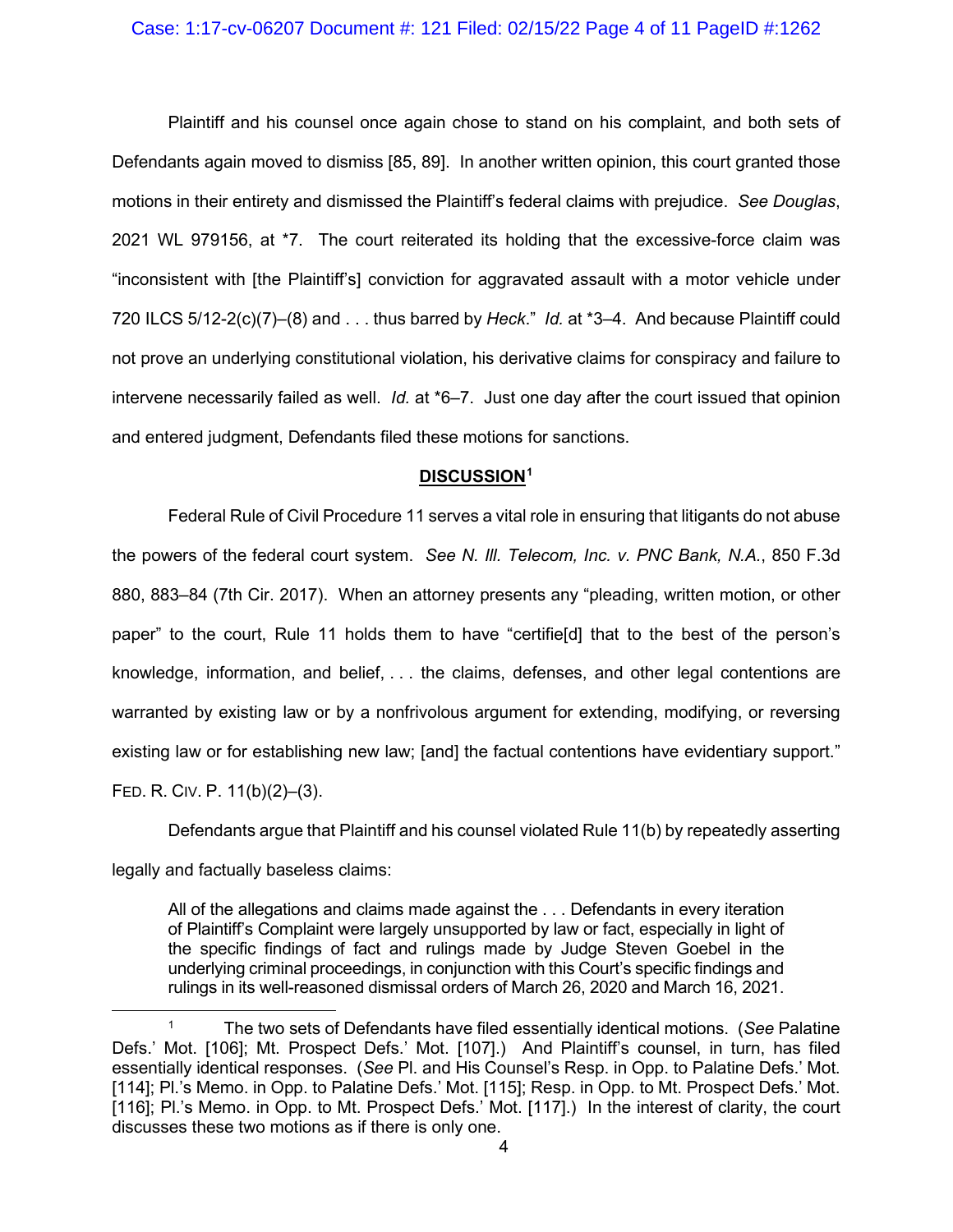# Case: 1:17-cv-06207 Document #: 121 Filed: 02/15/22 Page 5 of 11 PageID #:1263

Despite being given two opportunities to reconsider and withdraw the Second and Third Amended Complaints, Plaintiff's counsel chose to stand on both, forcing the ... Defendants to file and brief two motions to dismiss ....

(Palatine Defs.' Mot. at 5; Mt. Prospect Defs.' Mot. at 5.) In Defendants' view, the entirety of this case represented "nearly 4 years of protracted, costly, and most importantly, needless federal court litigation." (Palatine Defs.' Mot. at 5; Mt. Prospect Defs.' Mot. at 5.) Despite that broad proclamation, Defendants' bottom-line request is appropriately narrower. They seek—from both Plaintiff and his attorney—"reimbursement of all their costs and attorney's fees in defending this matter since January 4, 2019, the filing date of Plaintiff's Second Amended Complaint." (Palatine Defs.' Mot. at 7; Mt. Prospect Defs.' Mot. at 7.)

Plaintiff's counsel responds, first, that Defendants "failed to demonstrate how they were specifically harmed, instead using an almost identical boilerplate motion for sanctions that could be used for any litigant." (Pl.'s Memo. in Opp. to Palatine Defs.' Mot. at 1; *see also* Pl.'s Memo. in Opp. to Mt. Prospect Defs.' Mot. at 1 (same).) The response also details counsel's efforts to investigate the facts and legal issues underlying the case, which ostensibly reflect reasonable due diligence. (Pl.'s Memo. in Opp. to Palatine Defs.' Mot. at 3–4; *see also* Pl.'s Memo. in Opp. to Mt. Prospect Defs.' Mot. at 4–5 (same).) Plaintiff's counsel even maintains that "[the Plaintiff's] position[s] have been and are still reasonable under the circumstances." (Pl.'s Memo. in Opp. to Palatine Defs.' Mot. at 3; *see also* Pl.'s Memo. in Opp. to Mt. Prospect Defs.' Mot. at 4 (same); *id.*  at 6 ("[The Plaintiff] and his counsel presented an objectively reasonable argument in support of his view of what the law is or should be regarding his claims. They should not now be punished for doing so, because the court did not see things his way."). Counsel never, however, engages with this court's holding: that *Heck* bars this action to the extent it would call into question the validity of Plaintiff's state conviction.

In determining whether a litigant has satisfied the substantive standards of Rule 11(b), the court must "undertake an objective inquiry into whether the party or his counsel should have known that his position is groundless." *Cuna Mut. Ins. Soc'y v. Office & Prof'l Emps. Int'l Union*,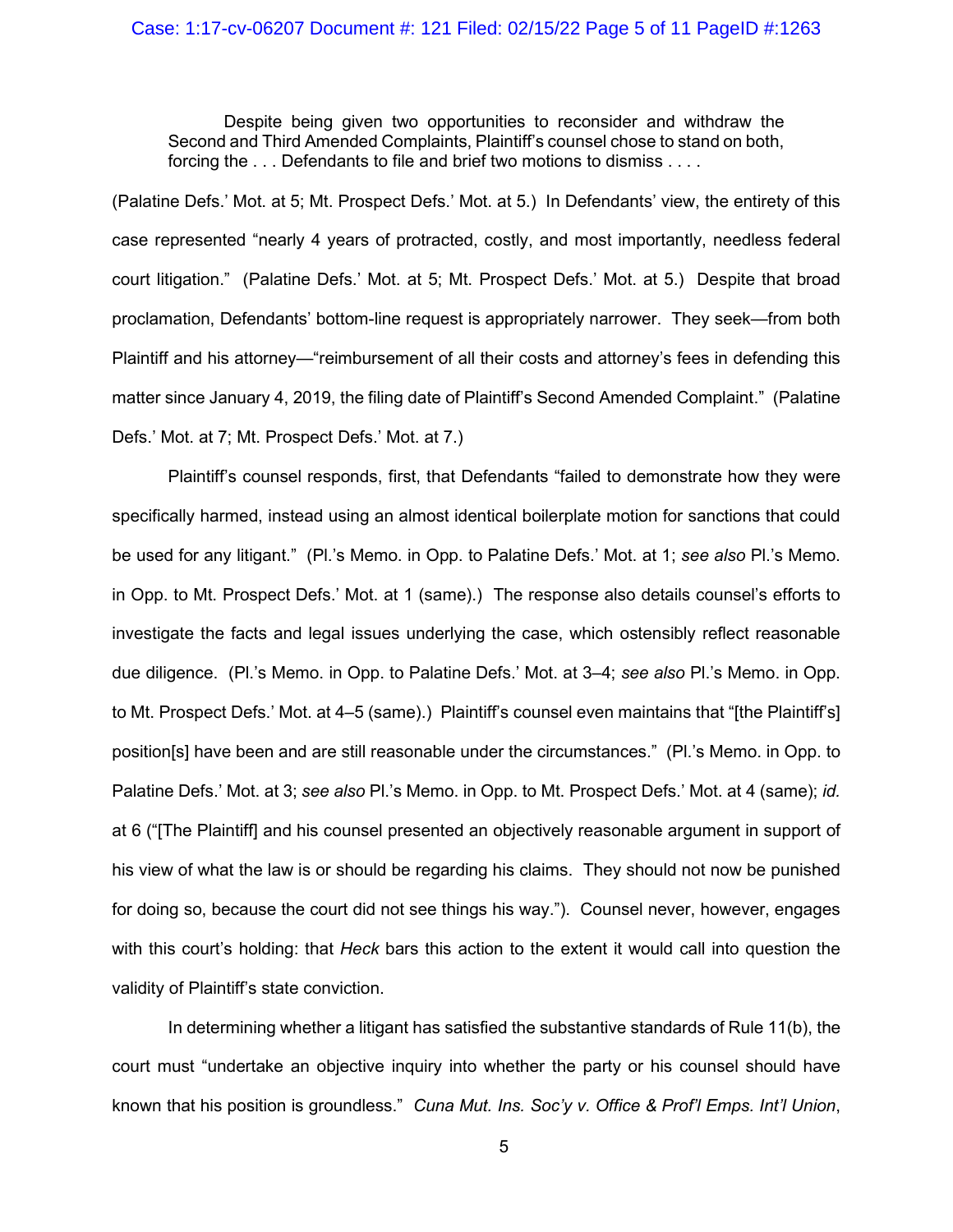# Case: 1:17-cv-06207 Document #: 121 Filed: 02/15/22 Page 6 of 11 PageID #:1264

443 F.3d 556, 560 (7th Cir. 2006). "An attorney cannot avoid sanctions by claiming subjective good faith if a reasonable inquiry into the facts and law would have revealed the frivolity of the position." *McGreal v. Village of Orland Park*, 928 F.3d 556, 560 (7th Cir. 2019).

Plaintiff's counsel took objectively unreasonable positions in litigating this case—and even in briefing this Rule 11 motion. For one thing, Defendants did not need to establish how they were "specifically harmed" by the allegedly sanctionable conduct (though, in the court's view, litigants forced to prepare and file repeated motions on the same issue are indeed harmed).<sup>[2](#page-5-0)</sup> Rule 11 does not impose any such harm requirement. The rule aims in part to "maintain the integrity" of the federal court system and to "streamline the administration" of civil justice. *See Bus. Guides, Inc. v. Chromatic Commc'ns Enters.*, 498 U.S. 533, 552 (1991). Baseless filings do not harm only one's adversary; they harm the entire judicial system, including the court whose time they waste. For this reason, courts mete out Rule 11 sanctions as they deem sufficient for general and specific deterrence. FED. R. CIV. P.  $11(c)(4)$ . They do not award sanctions as "substitutes for tort damages." *Bus. Guides, Inc.*, 498 U.S. at 553; *see also Cooney v. Casady*, 735 F.3d 514, 523 (7th Cir. 2013) (noting that Rule 11 is "not a fee-shifting measure"). Second, Plaintiff's counsel misunderstands the objective nature of the Rule 11 inquiry. In responding to Defendants' motions, she details her own research about this case and insists that she had no improper purpose in bringing it. (Pl.'s Memo. in Opp. to Palatine Defs.' Mot. at 2–4; Pl.'s Memo. in Opp. to Mt. Prospect Defs.' Mot. at 2, 4–5.) But her own efforts aside, the operative question is "whether the party or his counsel *should have known* that his position is groundless." *Cuna Mut. Ins. Soc'y*, 443 F.3d at 560 (emphasis added). Finding an answer requires a closer investigation into the party's claims and allegations.

Shortly before filing the Second Amended Complaint, Plaintiff had been convicted of aggravated assault with a motor vehicle,  $720$  ILCS  $5/12-2(c)(7)$ – $(8)$ , unlawful use of weapons,

<span id="page-5-0"></span><sup>&</sup>lt;sup>2</sup> As the Mount Prospect Defendants highlight, for example, municipalities are public entities that pay their legal fees with taxpayer dollars. (*See* Mt. Prospect Defs.' Reply [119] at 5.)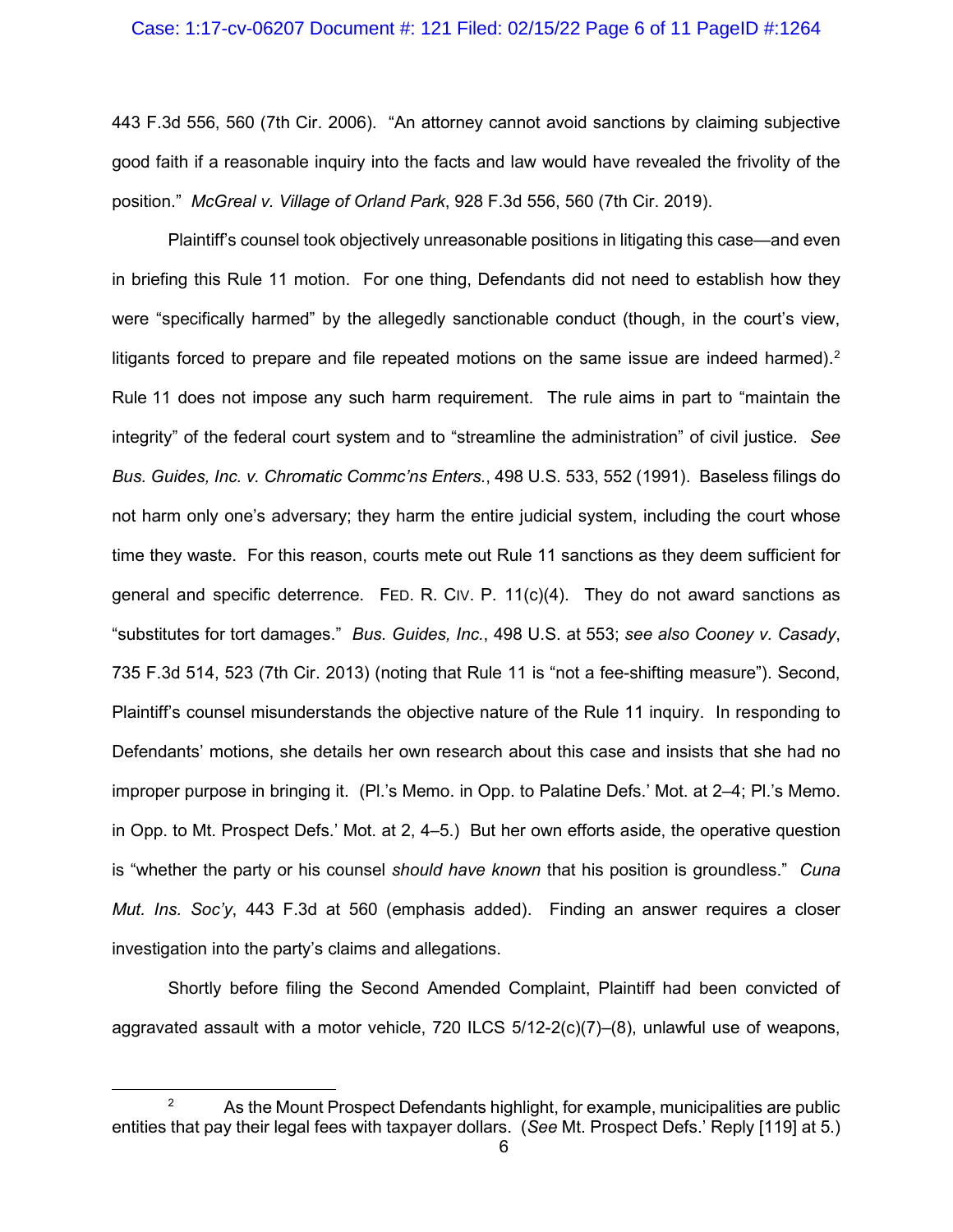### Case: 1:17-cv-06207 Document #: 121 Filed: 02/15/22 Page 7 of 11 PageID #:1265

720 ILCS 5/24-1(a)(4), and unlawful possession of a weapon by a felon, 720 ILCS 5/24-1.1(a). Because Plaintiff's civil claims arose from the same events as these convictions, his complaint obviously implicated the *Heck* doctrine—a principle firmly established in constitutional litigation. [3](#page-6-0) Defendants recognized this issue and sent safe-harbor letters that carefully explained why, in their view, the convictions foreclosed Plaintiff's claims. When this court dismissed the Second Amended Complaint soon thereafter, it adopted Defendants' basic position with respect to the excessive-force and false-arrest claims. Plaintiff's claims (in the form he pleaded them) were indeed foreclosed by *Heck* because they contradicted the factual bases of his convictions. *See Douglas*, 2020 WL 1469439, at \*3–4, \*6–8, \*10. The court took pains to explain why the excessive-force claim failed:

Plaintiff's current version of the events negates the mental state necessary to support his [aggravated assault] conviction, because the [state] judge could not have found that Plaintiff knowingly operated a vehicle in a way that placed someone in reasonable apprehension of being struck if, as Plaintiff alleges, there were no officers in front of his vehicle when he attempted to drive away. Plaintiff's account also negates the offense's conduct requirement; the judge could not have found that Plaintiff operated his vehicle in a way such that anyone was in reasonable apprehension of being struck by [Plaintiff's] moving vehicle if, as Plaintiff alleges, his vehicle was "never close to any of the officers" and he "posed absolutely no threat to any Defendant or anyone else."

*Douglas*, 2020 WL 1469439, at \*4 (quoting Second Am. Compl. ¶¶ 13, 19). And the court did

likewise for Plaintiff's false-arrest claim:

Plaintiff was convicted of aggravated assault as a result of driving his vehicle toward a police officer; that is, Plaintiff was arrested for illegal conduct that he committed in the presence of the officers. Plaintiff cannot argue here that his conduct, which the state judge found sufficient to convict him of aggravated assault, gave the officers no reason to believe that he had committed a crime.

*Douglas*, 2020 WL 1469439, at \*7 (citation omitted).

<span id="page-6-0"></span><sup>3</sup> The *Heck* principle is by now well understood: Even if a § 1983 plaintiff does not intend to challenge a valid prior conviction, "if he makes allegations that are inconsistent with the conviction's having been valid, *Heck* kicks in and bars his civil suit." *Okoro v. Callaghan*, 324 F.3d 488, 490 (7th Cir. 2003); *see also Tolliver v. City of Chicago*, 820 F.3d 237, 243 (7th Cir. 2016) (applying *Heck* in a case highly similar to this one).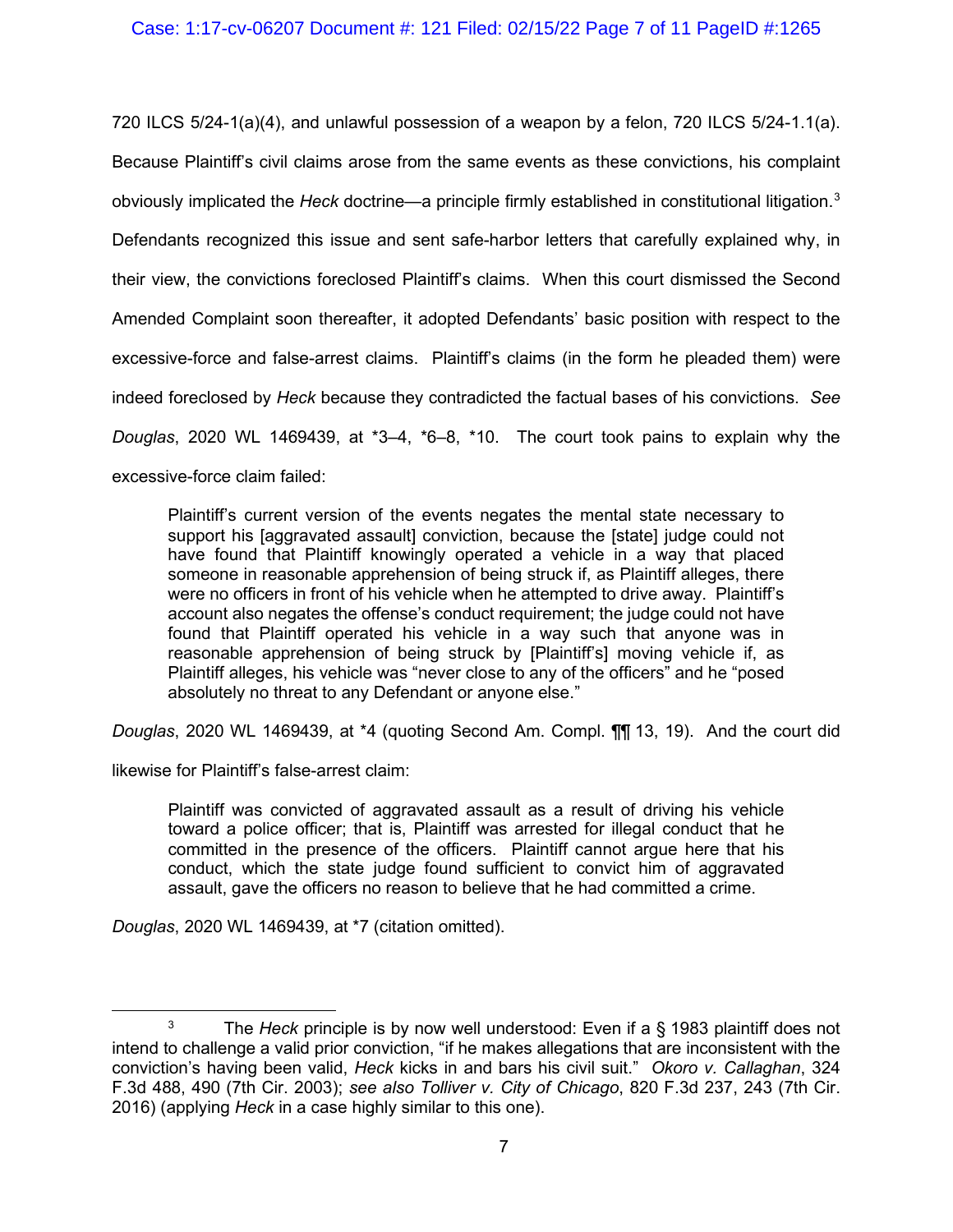#### Case: 1:17-cv-06207 Document #: 121 Filed: 02/15/22 Page 8 of 11 PageID #:1266

In their Rule 11 motions, Defendants ask the court to impose sanctions as of the date on which the Second Amended Complaint was filed. The court declines to extend the sanctions timeline back so far. It goes without saying that "sanctions do not inevitably flow from being wrong on the law," including at the pleading stage. *Harlyn Sales Corp. Profit Sharing Plan v. Kemper Fin. Servs., Inc.*, 9 F.3d 1263, 1270 (7th Cir. 1993). After all, Rule 11 is "not intended to chill an attorney's enthusiasm or creativity in pursuing factual or legal theories." FED. R. CIV. P. 11 advisory committee's notes (1983). As the court explained in its first opinion, a prior criminal conviction does not bar all civil claims that may arise broadly from the same events. *Douglas*, 2020 WL 1469439, at \*3 (discussing excessive-force claims); *id.* at \*7 (discussing false-arrest claims). *Heck* leaves plenty of room for creative lawyering, just as Rule 11 does. In exercising that creativity, Plaintiff's counsel did not persuade the court, but her failure to do so was not sanctionable.

In this court's view, however, counsel did cross the Rule 11 line after the court dismissed the Second Amended Complaint. The court itself flagged Rule 11's requirements in its order granting leave to file yet another amended complaint. *Douglas*, 2020 WL 1469439, at \*11. Plaintiff filed the Third Amended Complaint a few weeks later. Although counsel made scattered changes to this pleading, this new submission (the fourth complaint filed in this case) did not appear to acknowledge the court's earlier opinion. In another set of safe-harbor letters, the Defendants accurately pointed out that Plaintiff's excessive-force claim still ran squarely into *Heck*. As the court then explained in its second opinion, Plaintiff's "conviction is inconsistent with the claims he continues to make, that he 'never . . . came close to any of the officers,' that 'there were no officers behind or in front of his vehicle' when he attempted to escape, and that he 'was not driving at or in . . . [the] direction [of]" the officer." *Douglas*, 2021 WL 979156, at \*5 (quoting Third Am. Compl. ¶¶ 17–18). Given that the court had just found the Second Amended Complaint to be *Heck*-barred, a reasonable attorney would have recognized that such allegations were groundless as a matter of law.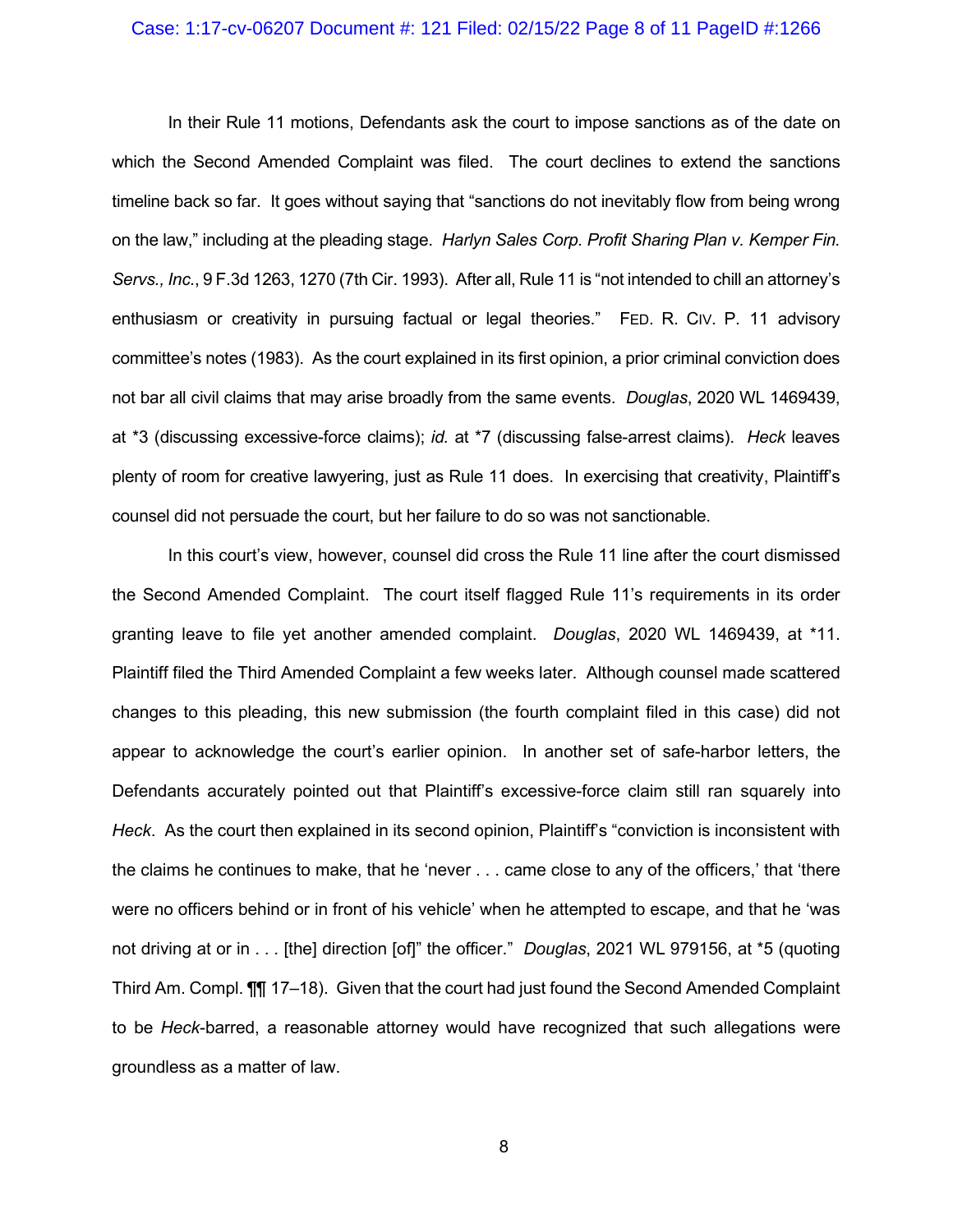### Case: 1:17-cv-06207 Document #: 121 Filed: 02/15/22 Page 9 of 11 PageID #:1267

After the dismissal of the Second Amended Complaint, a reasonable attorney might have carefully retailored their factual allegations to avoid the *Heck* bar; they might have presented a "nonfrivolous argument for extending, modifying, or reversing existing law," FED. R. CIV. P. 11(b)(2). Had counsel firmly believed the court erred in its analysis of the Second Amended Complaint, they might have asked the court to enter judgment, thus permitting a prompt appeal- or they might have opted to withdraw their claims entirely. Plaintiff's counsel did none of those things, and now offers no persuasive responses to Defendants' Rule 11 motions. Counsel claims to have conducted reasonable due diligence, argues that Plaintiff's claims are meritorious, and asserts that discovery would have confirmed this.<sup>[4](#page-8-0)</sup> But counsel does not justify the decision to repeat allegations that this court had already firmly rejected as a matter of law. Counsel instead raises the standard defense that she was merely acting as a zealous advocate, but ignores a central lesson taught in a case she cites herself: "If a competent attorney would find no basis for a legal argument, then it does not interfere with zealous advocacy to penalize the repetitious assertion of that argument." *In re TCI Ltd.*, 769 F.2d 441, 447 (7th Cir. 1985). The court thus finds that counsel violated Rule 11(b)(2) in filing the Third Amended Complaint. Because these errors were ones of law, not of fact, the court declines to impose any sanction against Plaintiff himself. *See* FED. R. CIV. P. 11(c)(5)(A).

Plaintiff's counsel has not raised a procedural defense to these motions, but the court notes briefly that Defendants have satisfied Rule 11's two main procedural requirements. *See* 

<span id="page-8-0"></span>In her Rule 11 papers, Plaintiff's counsel frequently mentions the need for discovery to substantiate her client's claims. (*See* Pl. and His Counsel's Resp. in Opp. to Palatine Defs.' Mot. at 1 ("He was no[t] even given the opportunity to fully develop his claim."); *id.* at 2 (asserting that the court "should have allowed discovery to proceed"); *id.* at 4 (noting that Plaintiff "was never given the opportunity to conduct discovery"); Pl.'s Memo. in Opp. to Palatine Defs.' Mot. at 6 (complaining that Plaintiff was "never afforded the ability" to pursue his claim through discovery).) As a reminder, the court did not dismiss the complaints for lack of evidentiary support; it dismissed them for failures of law. The court has never expressed any view on whether there may be evidence that contradicts the state judge's findings, or whether discovery in this case would have turned up such evidence. *Heck* may, in fact, have left open a door for viable civil claims, but Plaintiff never found that opening. Instead, he stood on claims that are squarely inconsistent with the facts that support his state convictions. Until and unless those convictions are overturned, his claims are barred. Extensive discovery would not alter that.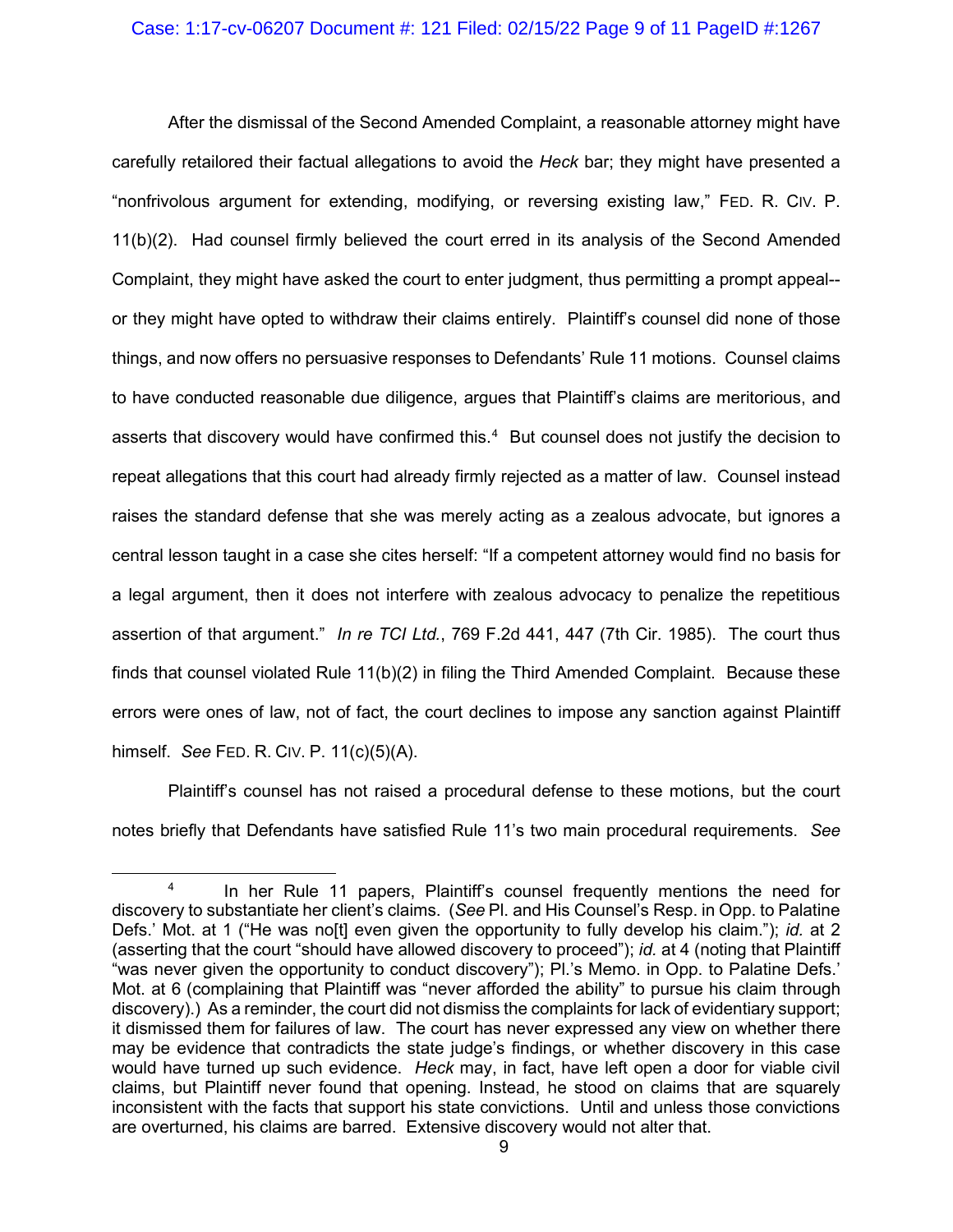*Corley v. Rosewood Care Ctr., Inc.*, 142 F.3d 1041, 1058 (7th Cir. 1998); FED. R. CIV. P. 11(c)(2). Defendants made this request in a standalone motion that seeks only sanctions, and they gave Plaintiff's counsel far more than the necessary "twenty-one day safe harbor in which to withdraw or correct the allegedly offending filing." *Corley*, 142 F.3d at 1058; *see also* FED. R. CIV. P. 11(c)(2). The Seventh Circuit (alone among the courts of appeals) applies a "substantial compliance" standard to Rule 11's safe-harbor requirement. *See N. Ill. Telecom.*, 850 F.3d at 882 (citing *Nisenbaum v. Milwaukee County*, 333 F.3d 804, 808 (7th Cir. 2003)). Although the rule appears to require service of a *motion* on the other party, *see* FED. R. CIV. P. 11(c)(2), in the Seventh Circuit a movant may proceed by serving "a *letter* informing the opposing party of the intent to seek sanctions and the basis for the imposition of sanctions." *Matrix IV, Inc. v. Am. Nat. Bank & Tr. Co. of Chicago*, 649 F.3d 539, 552 (7th Cir. 2011) (emphasis added). The court finds that Defendants substantially complied with Rule 11's safe-harbor requirement. In response to the Third Amended Complaint, Defendants unambiguously warned Plaintiff's counsel of possible Rule 11 motions. Even if those letters did not preview, verbatim, the motions that Defendants would ultimately file, the letters were sufficiently clear about why Douglas's position could not be squared with either his criminal convictions or this court's first opinion. Plaintiff's counsel was put on notice that she may have violated Rule 11 by filing the Third Amended Complaint, and she was given an ample opportunity to withdraw it.

### **CONCLUSION**

For the reasons stated above, Defendants' motions for sanctions [105, 106, 107] are denied with respect to Plaintiff Douglas but granted in part with respect to his attorney. The circumstances here would support an order requiring Plaintiff's counsel to reimburse Defendants for fees incurred in defending this matter since May 11, 2020, the filing date of Plaintiff's Third Amended Complaint. The court declines to enter such an order, but will instead sanction Plaintiff's counsel in the amount of \$1,000.00. The amount shall be paid within 45 days--\$500 to each of the two municipalities